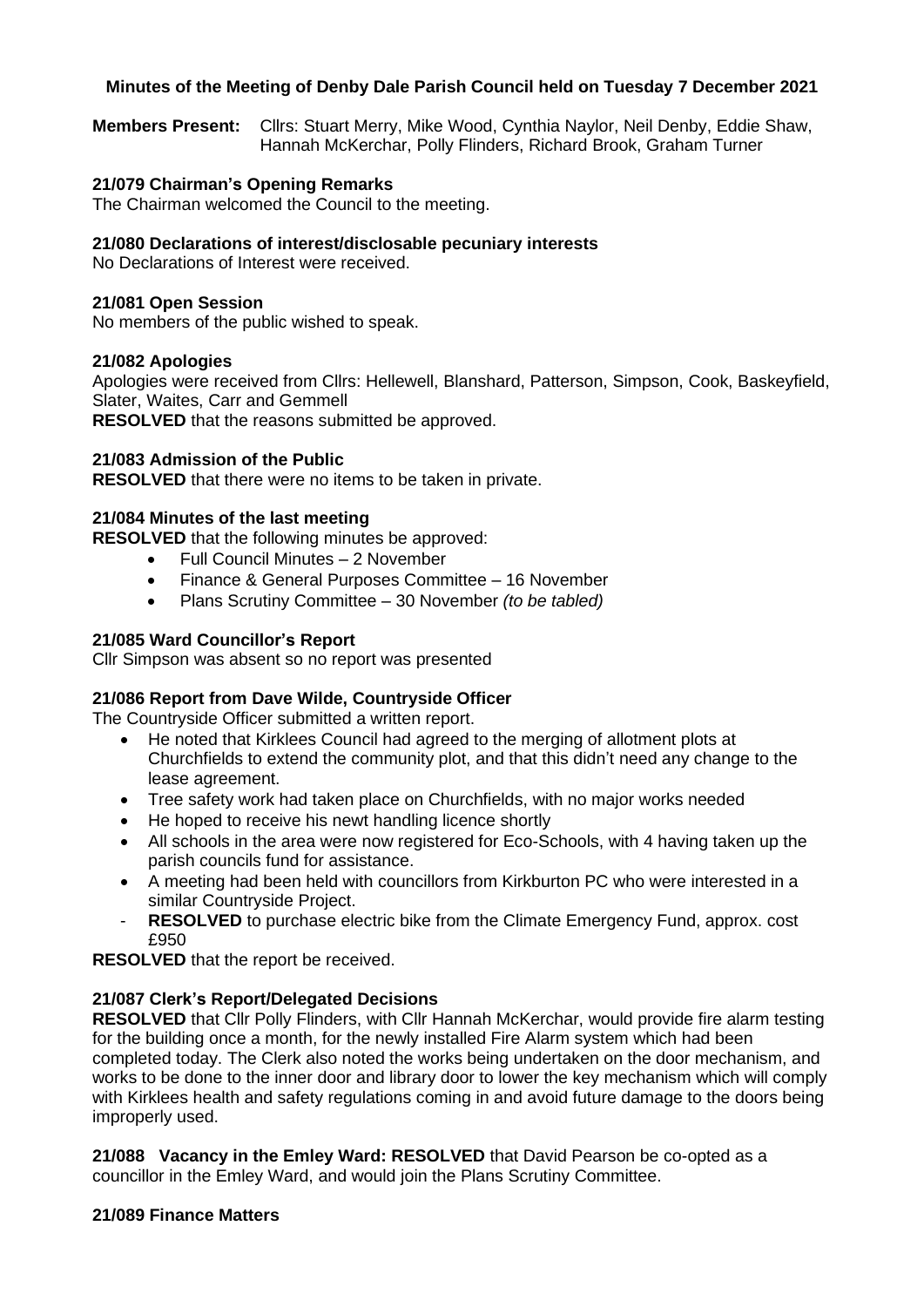- Orders for Payment: **RESOLVED** that the orders for payment no 796 be approved for payment, totalling £3280.88
- To Authorise Payment of Salaries: **RESOLVED** that the payment of Clerk's and Countryside Officer's salaries, WYPF and HMRC be authorised for December 2021.
- Budget 2022-23: Cllr Brook referred to the detailed discussions around the budget and individual budget headings with the aim to reduce the level of reserves, held by the Finance committee. **RESOLVED** to approve and adopt the Budget for next Financial Year of **£204,600** as recommended by the Finance & General Purposes Committee
- Precept: it was noted that the Council Tax Base was usually received over the Christmas period and that the F&GP would then calculate options for the precept in January to be finalised at the February Full Council meeting.

# **21/090 Skelmanthorpe Building**

**-** Flag Raising: **RESOLVED.** That the flag be raised by Cllr McKerchar on the following dates: 21 April (Birthday of HM the Queen

23 April (St Georges Day)

2 June (Coronation – next year only)

12 June (HM official birthday

11-14 November (Remembrance Day)

And in the event of the death of the Queen or Prince of Wales

Councillors thanked Cllr McKerchar for volunteering.

- Covid Risk Assessment for the Building – the Clerk stated that due to the current position, the risk assessment would remain on each agenda in order to respond to any changes in Government guidance or legislation.

**RESOLVED** that masks should now be worn by Councillors in meetings

**RESOLVED** that the Clerk order extra masks

**RESOLVED** that the risk assessment now include mask wearing for everyone in the building, with the exception of the Clerk and Countryside Officer whilst working in their offices.

# **21/091 Climate Emergency Working Group**

Cllr Denby referred to the minutes of the working group and stated that they hoped to arrange a spring conference at the end of March. A newsletter would be provided to households, and a questionnaire for local businesses would be circulated. Cllr Brook reminded councillors that extra funding streams were to be sourced as agreed by the Countryside Officer for the group.

# **21/092 Matters Raised by Councillors**

• .**RESOLVED** that the clerk investigate placement of a bin at Carr Hill Road, Upper **Cumberworth** 

# **21/093 Heritage Working Party**

Cllr Brook stated that a new section on Naylors Pipeworks had been added to the updated archive website. Heritage books removed from the libraries had also been replaced. After a difficult time, the Skelmanthorpe Textile Heritage Centre had a successful visit from 32 St Aidan's pupils.

# **21/094 Heritage and Tourism Report Development**

Cllr Brook stated he had spoken to Cllr Simpson who had advised that the consultation was taking place in the new year, when the parish council could take part.

# **21/095 Working Party on Public Transport Report**

Cllr Shaw stated that buses through Emley were now running back to normal after the works done.

# **21/096 December Council Meeting Items:**

# **21/097 Dates of next meetings:**